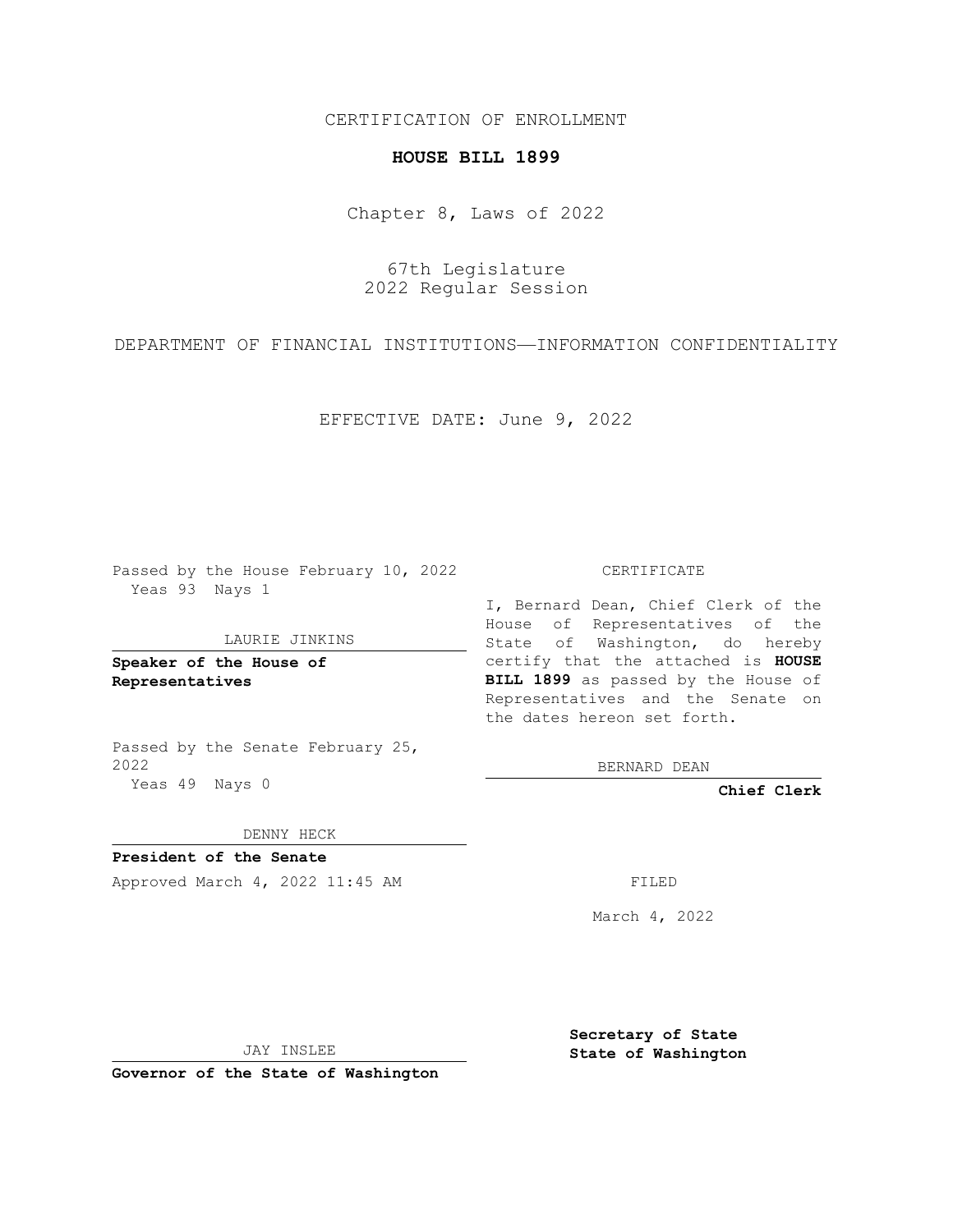## **HOUSE BILL 1899**

Passed Legislature - 2022 Regular Session

**State of Washington 67th Legislature 2022 Regular Session**

**By** Representatives Kirby, Vick, Graham, and Young; by request of Department of Financial Institutions

Read first time 01/11/22. Referred to Committee on Consumer Protection & Business.

1 AN ACT Relating to confidentiality of certain data shared with 2 the department of financial institutions; reenacting and amending RCW 3 42.56.400; and adding a new section to chapter 43.320 RCW.

4 BE IT ENACTED BY THE LEGISLATURE OF THE STATE OF WASHINGTON:

5 NEW SECTION. **Sec. 1.** A new section is added to chapter 43.320 6 RCW to read as follows:

 (1) Information provided to the department of financial institutions by an agency of another state or the federal government, or regulatory association comprised of members of financial regulatory agencies, to the extent such information is confidential or exempt from disclosure under specific federal law or the specific laws of another state, shall be exempt from disclosure under chapter 13 42.56 RCW.

14 (2) The information in subsection (1) of this section is not 15 exempt when included in records prepared by the department that 16 represent agency action, as defined in RCW 34.05.010.

17 (3) For the purpose of regulating financial institutions, the 18 director of financial institutions or the director's designee may 19 enter into agreements governing the sharing, receiving, and use of 20 documents, materials, or other information consistent with this 21 section and chapter 42.56 RCW.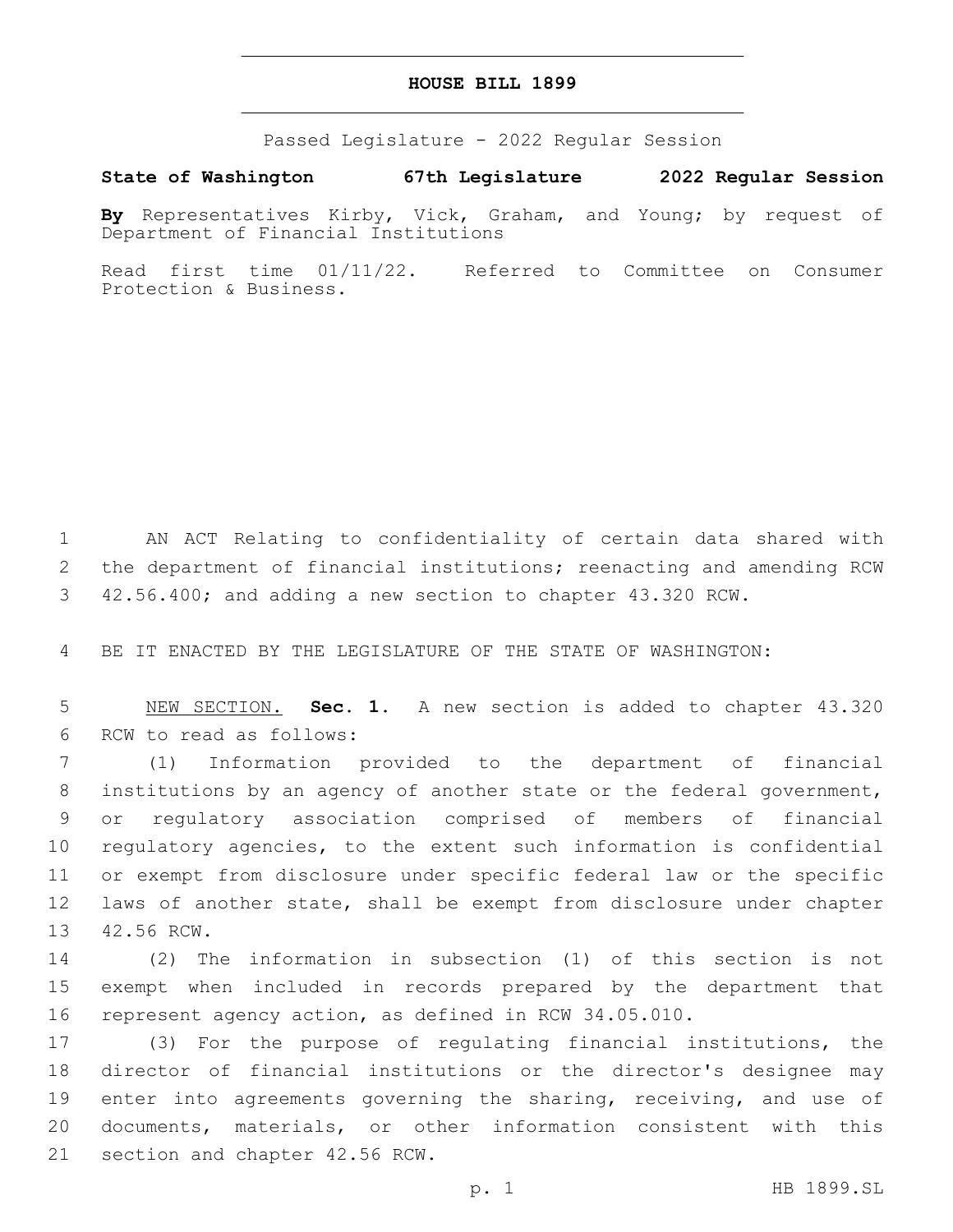**Sec. 2.** RCW 42.56.400 and 2020 c 243 s 4 and 2020 c 240 s 9 are 2 each reenacted and amended to read as follows:

 The following information relating to insurance and financial institutions is exempt from disclosure under this chapter:

 (1) Records maintained by the board of industrial insurance appeals that are related to appeals of crime victims' compensation 7 claims filed with the board under RCW 7.68.110;

 (2) Information obtained and exempted or withheld from public inspection by the health care authority under RCW 41.05.026, whether 10 retained by the authority, transferred to another state purchased health care program by the authority, or transferred by the authority to a technical review committee created to facilitate the development, acquisition, or implementation of state purchased health 14 care under chapter 41.05 RCW;

 (3) The names and individual identification data of either all owners or all insureds, or both, received by the insurance 17 commissioner under chapter 48.102 RCW;

(4) Information provided under RCW 48.30A.045 through 48.30A.060;

 (5) Information provided under RCW 48.05.510 through 48.05.535, 48.43.200 through 48.43.225, 48.44.530 through 48.44.555, and 21 48.46.600 through 48.46.625;

 (6) Examination reports and information obtained by the department of financial institutions from banks under RCW 30A.04.075, from savings banks under RCW 32.04.220, from savings and loan associations under RCW 33.04.110, from credit unions under RCW 31.12.565, from check cashers and sellers under RCW 31.45.030(3), and from securities brokers and investment advisers under RCW 21.20.100, 28 and information received under section 1 of this act, all of which  $((\pm s))$  are confidential and privileged information;

 (7) Information provided to the insurance commissioner under RCW  $31 \quad 48.110.040(3);$ 

 (8) Documents, materials, or information obtained by the insurance commissioner under RCW 48.02.065, all of which are 34 confidential and privileged;

 (9) Documents, materials, or information obtained or provided by the insurance commissioner under RCW 48.31B.015(2) (l) and (m), 48.31B.025, 48.31B.030, 48.31B.035, and 48.31B.036, all of which are 38 confidential and privileged;

 (10) Data filed under RCW 48.140.020, 48.140.030, 48.140.050, and 7.70.140 that, alone or in combination with any other data, may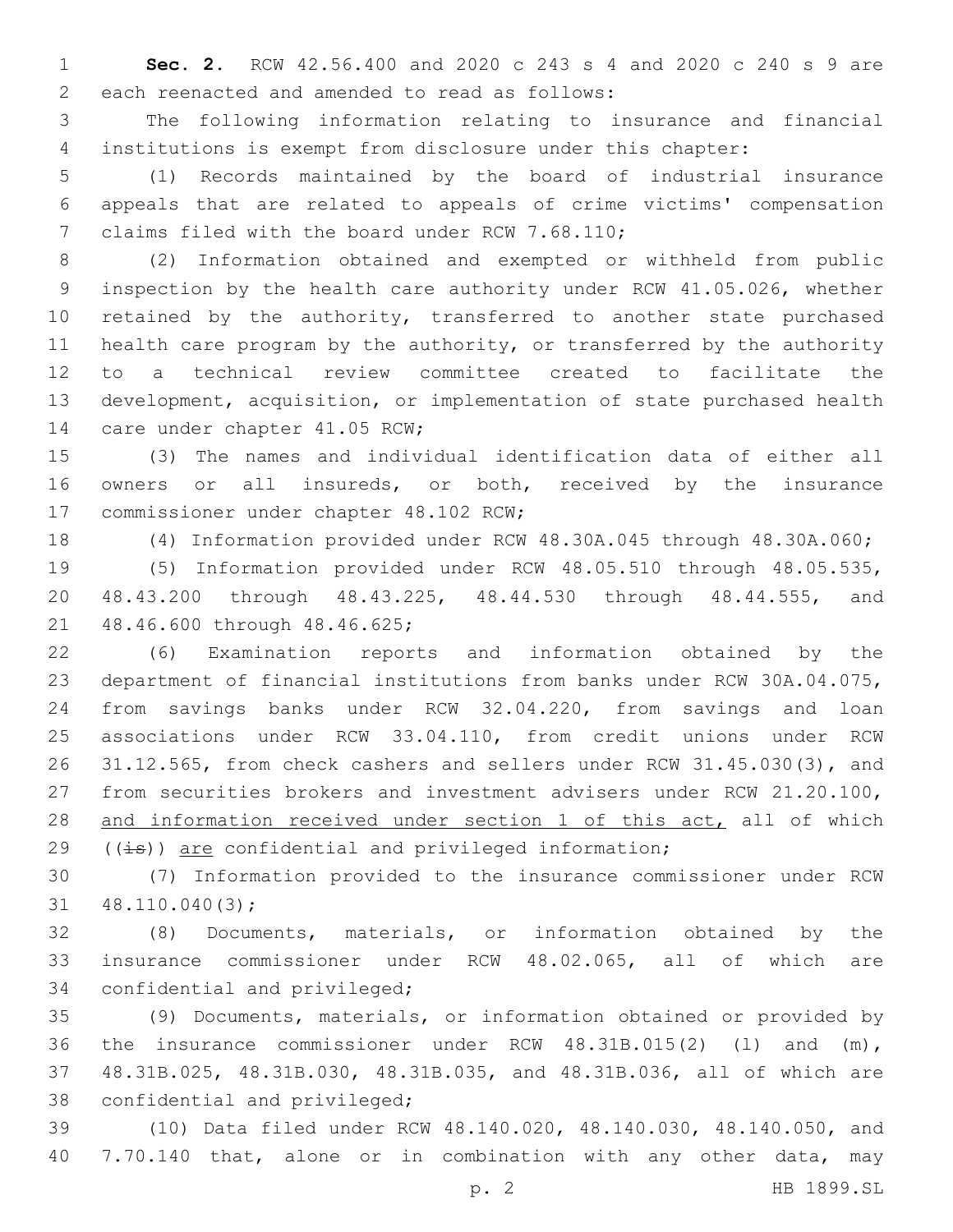reveal the identity of a claimant, health care provider, health care facility, insuring entity, or self-insurer involved in a particular claim or a collection of claims. For the purposes of this subsection: (a) "Claimant" has the same meaning as in RCW 48.140.010(2). (b) "Health care facility" has the same meaning as in RCW  $48.140.010(6)$ . (c) "Health care provider" has the same meaning as in RCW 48.140.010(7).8 (d) "Insuring entity" has the same meaning as in RCW 10 48.140.010(8). (e) "Self-insurer" has the same meaning as in RCW 48.140.010(11); (11) Documents, materials, or information obtained by the 13 insurance commissioner under RCW 48.135.060; (12) Documents, materials, or information obtained by the 15 insurance commissioner under RCW 48.37.060; (13) Confidential and privileged documents obtained or produced by the insurance commissioner and identified in RCW 48.37.080; (14) Documents, materials, or information obtained by the 19 insurance commissioner under RCW 48.37.140; (15) Documents, materials, or information obtained by the 21 insurance commissioner under RCW 48.17.595; (16) Documents, materials, or information obtained by the insurance commissioner under RCW 48.102.051(1) and 48.102.140 (3) and 24 (7)(a)(ii); (17) Documents, materials, or information obtained by the insurance commissioner in the commissioner's capacity as receiver under RCW 48.31.025 and 48.99.017, which are records under the jurisdiction and control of the receivership court. The commissioner is not required to search for, log, produce, or otherwise comply with the public records act for any records that the commissioner obtains under chapters 48.31 and 48.99 RCW in the commissioner's capacity as a receiver, except as directed by the receivership court; (18) Documents, materials, or information obtained by the 34 insurance commissioner under RCW 48.13.151; (19) Data, information, and documents provided by a carrier 36 pursuant to section 1, chapter 172, Laws of 2010;

 (20) Information in a filing of usage-based insurance about the usage-based component of the rate pursuant to RCW 48.19.040(5)(b);